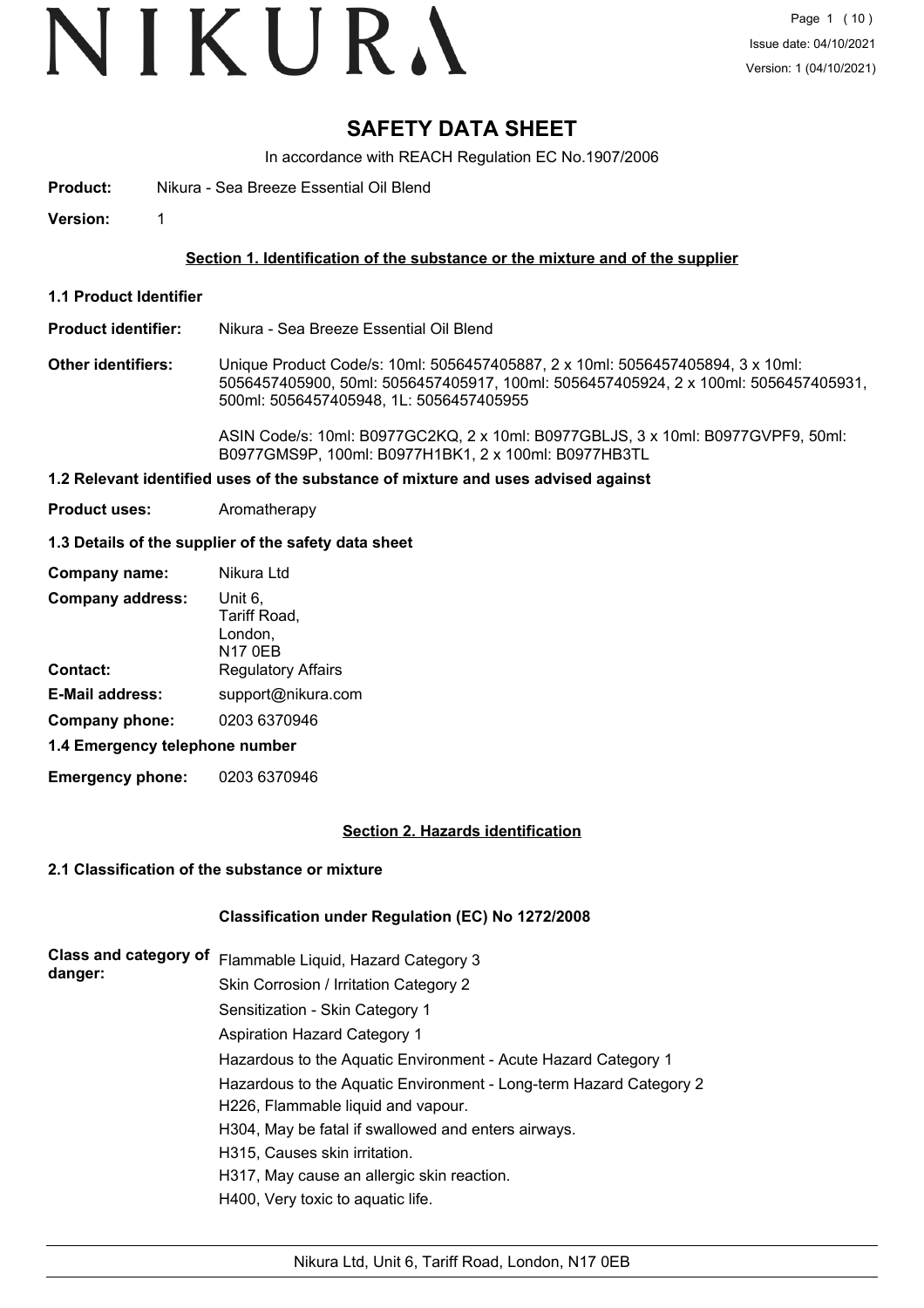### **SAFETY DATA SHEET**

In accordance with REACH Regulation EC No.1907/2006

| Product:                            | Nikura - Sea Breeze Essential Oil Blend                                                                                                                                                                                                                                                                                                                                                                                                                                                                                                                                                                                                                                                                                                                                                                                                                                                                                                                                                                                                                                                                                                                                                                                                                                                                                                                                                   |
|-------------------------------------|-------------------------------------------------------------------------------------------------------------------------------------------------------------------------------------------------------------------------------------------------------------------------------------------------------------------------------------------------------------------------------------------------------------------------------------------------------------------------------------------------------------------------------------------------------------------------------------------------------------------------------------------------------------------------------------------------------------------------------------------------------------------------------------------------------------------------------------------------------------------------------------------------------------------------------------------------------------------------------------------------------------------------------------------------------------------------------------------------------------------------------------------------------------------------------------------------------------------------------------------------------------------------------------------------------------------------------------------------------------------------------------------|
| 1<br><b>Version:</b>                |                                                                                                                                                                                                                                                                                                                                                                                                                                                                                                                                                                                                                                                                                                                                                                                                                                                                                                                                                                                                                                                                                                                                                                                                                                                                                                                                                                                           |
| danger:                             | Class and category of H411, Toxic to aquatic life with long lasting effects.                                                                                                                                                                                                                                                                                                                                                                                                                                                                                                                                                                                                                                                                                                                                                                                                                                                                                                                                                                                                                                                                                                                                                                                                                                                                                                              |
| 2.2 Label elements                  |                                                                                                                                                                                                                                                                                                                                                                                                                                                                                                                                                                                                                                                                                                                                                                                                                                                                                                                                                                                                                                                                                                                                                                                                                                                                                                                                                                                           |
|                                     | Classification under Regulation (EC) No 1272/2008                                                                                                                                                                                                                                                                                                                                                                                                                                                                                                                                                                                                                                                                                                                                                                                                                                                                                                                                                                                                                                                                                                                                                                                                                                                                                                                                         |
| Signal word:                        | Danger                                                                                                                                                                                                                                                                                                                                                                                                                                                                                                                                                                                                                                                                                                                                                                                                                                                                                                                                                                                                                                                                                                                                                                                                                                                                                                                                                                                    |
| <b>Hazard statements:</b>           | H226, Flammable liquid and vapour.<br>H304, May be fatal if swallowed and enters airways.<br>H315, Causes skin irritation.<br>H317, May cause an allergic skin reaction.<br>H400, Very toxic to aquatic life.<br>H411, Toxic to aquatic life with long lasting effects.                                                                                                                                                                                                                                                                                                                                                                                                                                                                                                                                                                                                                                                                                                                                                                                                                                                                                                                                                                                                                                                                                                                   |
| Supplemental<br>Information:        | EUH208, Contains Geranial, Geranyl acetate, Linalool, Neral, Neryl acetate, Terpinolene,<br>alpha-Pinene, beta-Caryophyllene, I-.β.-Bisabolene, I-Limonene. May produce an allergic<br>reaction.                                                                                                                                                                                                                                                                                                                                                                                                                                                                                                                                                                                                                                                                                                                                                                                                                                                                                                                                                                                                                                                                                                                                                                                          |
| <b>Precautionary</b><br>statements: | P210, Keep away from heat, sparks, open flames and hot surfaces. - No smoking.<br>P233, Keep container tightly closed.<br>P240, Ground/bond container and receiving equipment.<br>P241, Use explosion-proof electrical, ventilating and lighting equipment.<br>P242, Use only non-sparking tools.<br>P243, Take precautionary measures against static discharge.<br>P261, Avoid breathing vapour or dust.<br>P264, Wash hands and other contacted skin thoroughly after handling.<br>P272, Contaminated work clothing should not be allowed out of the workplace.<br>P273, Avoid release to the environment.<br>P280, Wear protective gloves/eye protection/face protection.<br>P301/310, IF SWALLOWED: Immediately call a POISON CENTER or doctor/physician.<br>P303/361/353, IF ON SKIN (or hair): Remove/take off immediately all contaminated clothing.<br>Rinse skin with water/shower.<br>P331, Do not induce vomiting.<br>P333/313, If skin irritation or rash occurs: Get medical advice/attention.<br>P362, Take off contaminated clothing and wash before reuse.<br>P370/378, In case of fire: Use carbon dioxide, dry chemical, foam for extinction.<br>P391, Collect spillage.<br>P403/235, Store in a well-ventilated place. Keep cool.<br>P405, Store locked up.<br>P501, Dispose of contents/container to approved disposal site, in accordance with local<br>regulations. |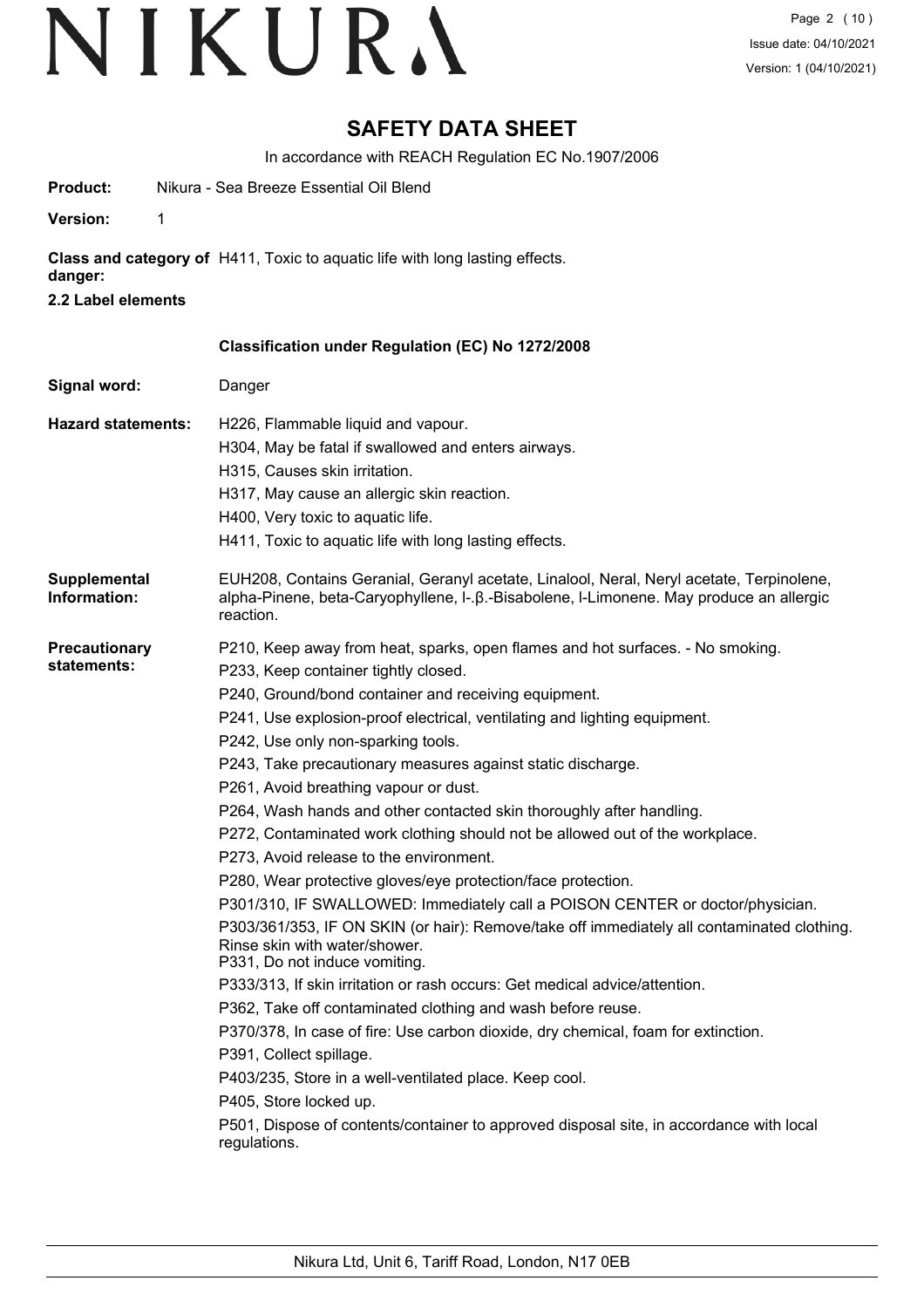### **SAFETY DATA SHEET**

In accordance with REACH Regulation EC No.1907/2006

| <b>Product:</b>   | Nikura - Sea Breeze Essential Oil Blend |
|-------------------|-----------------------------------------|
| Version:          | $\mathbf{1}$                            |
| Pictograms:       |                                         |
| 2.3 Other hazards |                                         |
| Other hazards:    | None                                    |

#### **Section 3. Composition / information on ingredients**

#### **3.2 Mixtures**

#### **Contains:**

| <b>Name</b>        | <b>CAS</b> | <b>EC</b> | <b>REACH Registration</b><br>No. | %         | <b>Classification for</b><br>(CLP) 1272/2008                                                                                                             |
|--------------------|------------|-----------|----------------------------------|-----------|----------------------------------------------------------------------------------------------------------------------------------------------------------|
| ld-Limonene        | 5989-27-5  | 227-813-5 |                                  | 20-<50%   | Flam. Liq. 3-Skin Irrit.<br>2-Skin Sens. 1B-Asp.<br>Tox 1-Aquatic Acute 1-<br>Aquatic Chronic 3;<br>H226-H304-H315-<br>H317-H400-H412,-                  |
| Linalyl acetate    | 115-95-7   | 204-116-4 |                                  | 10-<20%   | Skin Irrit, 2-Skin Sens.<br>1B;H315-H317,-                                                                                                               |
| Eucalyptol         | 470-82-6   | 207-431-5 |                                  | $5 - 10%$ | Flam. Liq. 3-Skin Sens.<br>1B;H226-H317,-                                                                                                                |
| Ibeta-Pinene       | 127-91-3   | 204-872-5 |                                  | $5 - 10%$ | Flam. Lig. 3-Skin Irrit.<br>2-Skin Sens. 1B-Asp.<br>Tox 1-Aquatic Acute 1-<br>Aquatic Chronic 1;<br>H226-H304-H315-<br>H317-H410.-                       |
| ILinalool          | 78-70-6    | 201-134-4 |                                  | $5 - 10%$ | Skin Irrit. 2-Eye Irrit. 2-<br>Skin Sens. 1B;H315-<br>H317-H319.-                                                                                        |
| p-Mentha-1,4-diene | 99-85-4    | 202-794-6 |                                  | $1 - 5%$  | Flam. Liq. 3-Repr. 2-<br>Asp. Tox 1;H226-H304-<br>H361,-                                                                                                 |
| alpha-Pinene       | 80-56-8    | 201-291-9 |                                  | $1 - 5%$  | Flam. Lig. 3-Acute Tox.<br>4-Skin Irrit. 2-Skin<br>Sens. 1B-Asp. Tox 1-<br>Aquatic Acute 1-<br>Aquatic Chronic 1:<br>H226-H302-H304-<br>H315-H317-H410.- |
| Myrcene            | 123-35-3   | 204-622-5 |                                  | $1 - 5%$  | Flam. Lig. 3-Skin Irrit.<br>2-Eye Irrit. 2-Asp. Tox<br>1-Aquatic Acute 1-<br>Aquatic Chronic 2;<br>H226-H304-H315-<br>H319-H400-H411,-                   |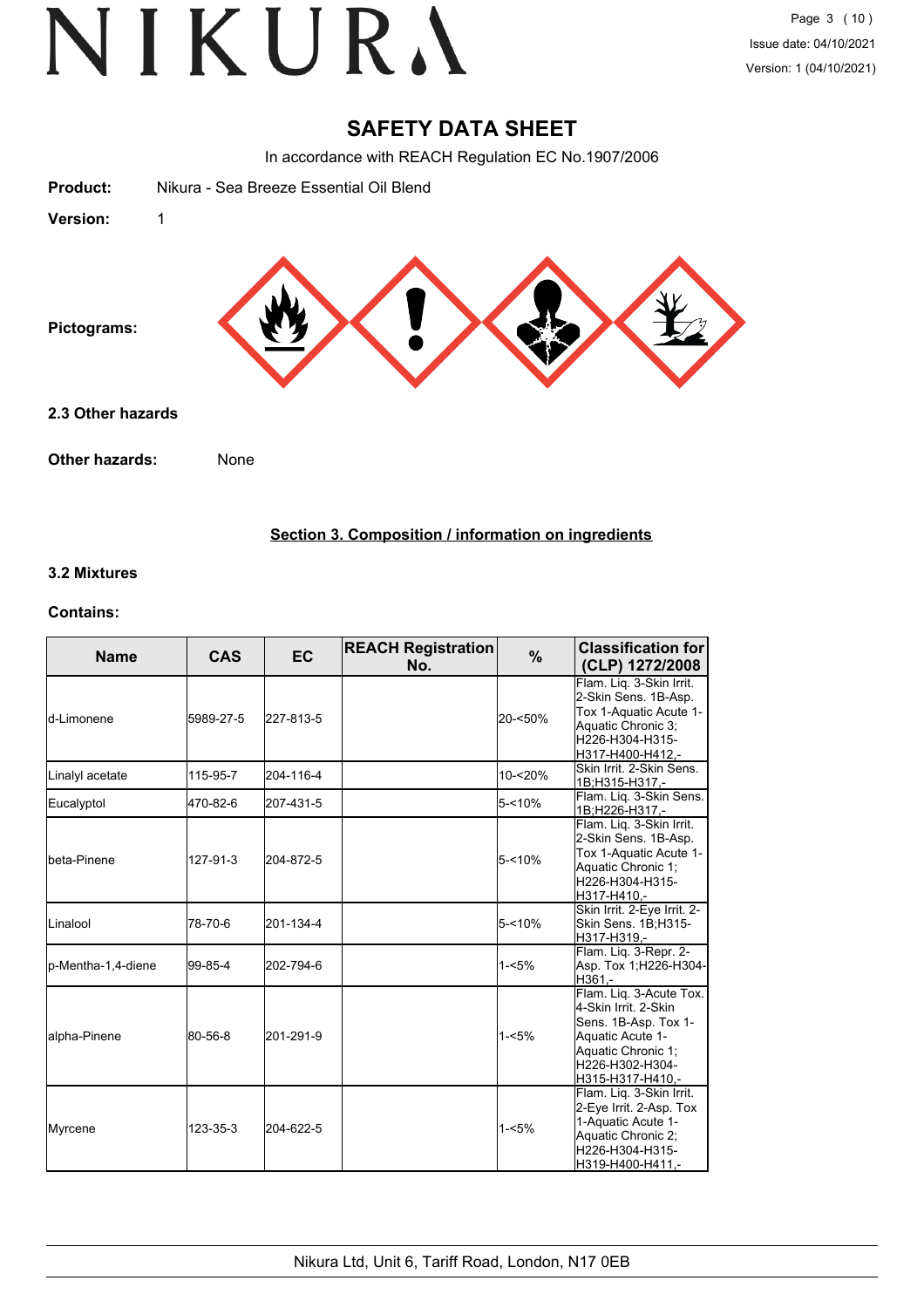### **SAFETY DATA SHEET**

In accordance with REACH Regulation EC No.1907/2006

**Product:** Nikura - Sea Breeze Essential Oil Blend

#### **Version:** 1

| II-Limonene                 | 5989-54-8 | 227-815-6 | $0.1 - 1%$  | Flam. Lig. 3-Skin Irrit.<br>2-Skin Sens. 1B-Asp.<br>Tox 1-Aquatic Acute 1-<br>Aquatic Chronic 3;<br>H226-H304-H315-<br>H317-H400-H412,- |
|-----------------------------|-----------|-----------|-------------|-----------------------------------------------------------------------------------------------------------------------------------------|
| <b>I</b> Geranial           | 141-27-5  | 205-476-5 | $0.1 - 1%$  | Skin Irrit. 2-Eye Irrit. 2-<br>Skin Sens. 1B;H315-<br>H317-H319,-                                                                       |
| beta-Caryophyllene          | 87-44-5   | 201-746-1 | $0.1 - 1\%$ | Skin Sens. 1B-Asp.<br>Tox 1-Aquatic Chronic<br>4;H304-H317-H413,-                                                                       |
| lcis-beta-Ocimene           | 3338-55-4 | 222-081-3 | $0.1 - 1%$  | Flam. Liq. 3-Skin Irrit.<br>2-Asp. Tox 1-Aquatic<br>Acute 1-Aquatic<br>Chronic 2;H226-H304-<br>H315-H400-H411,-                         |
| <b>Neral</b>                | 106-26-3  | 203-379-2 | $0.1 - 1%$  | Skin Irrit. 2-Eye Irrit. 2-<br>Skin Sens. 1B;H315-<br>H317-H319,-                                                                       |
| p-Cymene                    | 99-87-6   | 202-796-7 | $0.1 - 1%$  | Flam. Liq. 3-Repr. 2-<br>Asp. Tox 1-Aquatic<br>Chronic 2;H226-H304-<br>H361-H411,-                                                      |
| II-.β.-Bisabolene           | 495-61-4  |           | $0.1 - 1\%$ | Acute Tox. 4-Skin Irrit.<br>2-Skin Sens. 1B-Asp.<br>Tox 1-Aquatic Chronic<br>2:H304-H315-H317-<br>H332-H411,-                           |
| Neryl acetate               | 141-12-8  | 205-459-2 | $0.1 - 1\%$ | Skin Sens. 1B;H317,-                                                                                                                    |
| <b>I</b> trans beta-Ocimene | 3779-61-1 |           | $0.1 - 1\%$ | Skin Irrit. 2-Aquatic<br>Acute 1-Aquatic<br>Chronic 2; H315-H400-<br>H411.-                                                             |
| Terpinolene                 | 586-62-9  | 209-578-0 | $0.1 - 1%$  | Flam. Lig. 3-Skin Sens.<br>1B-Asp. Tox 1-Aquatic<br>Acute 1-Aquatic<br>Chronic 1;H226-H304-<br>H317-H410.-                              |
| Geranyl acetate             | 105-87-3  | 203-341-5 | $0.1 - 1%$  | Skin Irrit. 2-Skin Sens.<br>1B-Aquatic Chronic 3;<br>H315-H317-H412,-                                                                   |

#### **Substances with Community workplace exposure limits:**

Not Applicable

**Substances that are persistent, bioaccumulative and toxic or very persistent and very bioaccumulative, greater than 0.1%:**

Not Applicable

#### **Section 4. First-aid measures**

#### **4.1 Description of first aid measures**

| Inhalation:           | Remove from exposure site to fresh air, keep at rest, and obtain medical attention.                           |
|-----------------------|---------------------------------------------------------------------------------------------------------------|
| Eye exposure:         | Flush immediately with water for at least 15 minutes. Contact physician if symptoms persist.                  |
| <b>Skin exposure:</b> | IF ON SKIN (or hair): Remove/take off immediately all contaminated clothing. Rinse skin with<br>water/shower. |
| Ingestion:            | IF SWALLOWED: Immediately call a POISON CENTER or doctor/physician.                                           |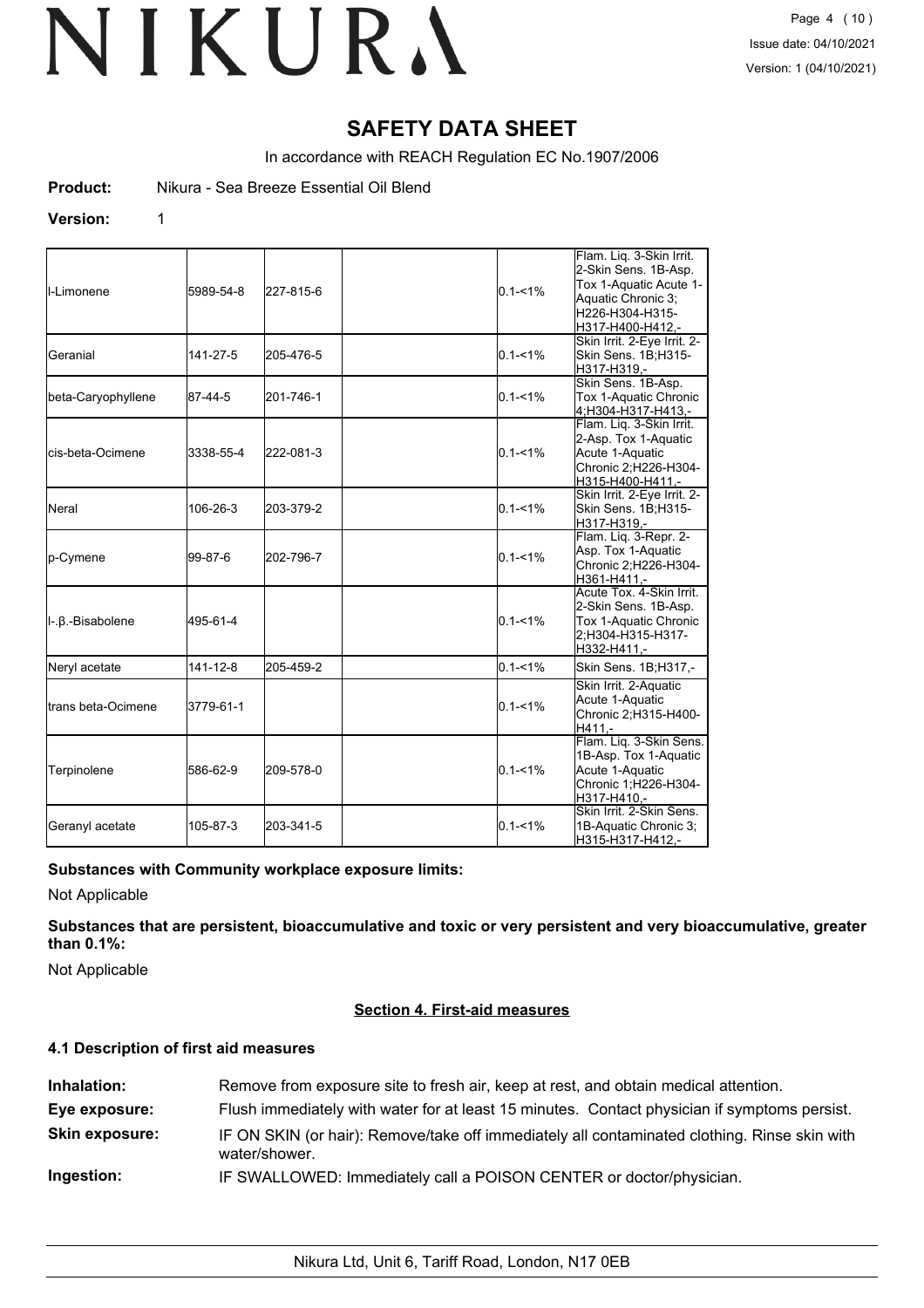## VIKURA

### **SAFETY DATA SHEET**

In accordance with REACH Regulation EC No.1907/2006

**Product:** Nikura - Sea Breeze Essential Oil Blend

**Version:** 1

#### **4.2 Most important symptoms and effects, both acute and delayed**

May be fatal if swallowed and enters airways. Causes skin irritation. May cause an allergic skin reaction.

#### **4.3 Indication of any immediate medical attention and special treatment needed**

None expected, see Section 4.1 for further information.

#### **SECTION 5: Firefighting measures**

#### **5.1 Extinguishing media**

Suitable media: Carbon dioxide, Dry chemical, Foam.

#### **5.2 Special hazards arising from the substance or mixture**

In case of fire, may be liberated: Carbon monoxide, Unidentified organic compounds.

#### **5.3 Advice for fire fighters:**

In case of insufficient ventilation, wear suitable respiratory equipment.

#### **Section 6. Accidental release measures**

#### **6.1 Personal precautions, protective equipment and emergency procedures:**

Avoid inhalation. Avoid contact with skin and eyes. See protective measures under Section 7 and 8.

#### **6.2 Environmental precautions:**

Keep away from drains, surface and ground water, and soil.

#### **6.3 Methods and material for containment and cleaning up:**

Remove ignition sources. Provide adequate ventilation. Avoid excessive inhalation of vapours. Contain spillage immediately by use of sand or inert powder. Dispose of according to local regulations.

#### **6.4 Reference to other sections:**

Also refer to sections 8 and 13.

#### **Section 7. Handling and storage**

#### **7.1 Precautions for safe handling:**

Keep away from heat, sparks, open flames and hot surfaces. - No smoking.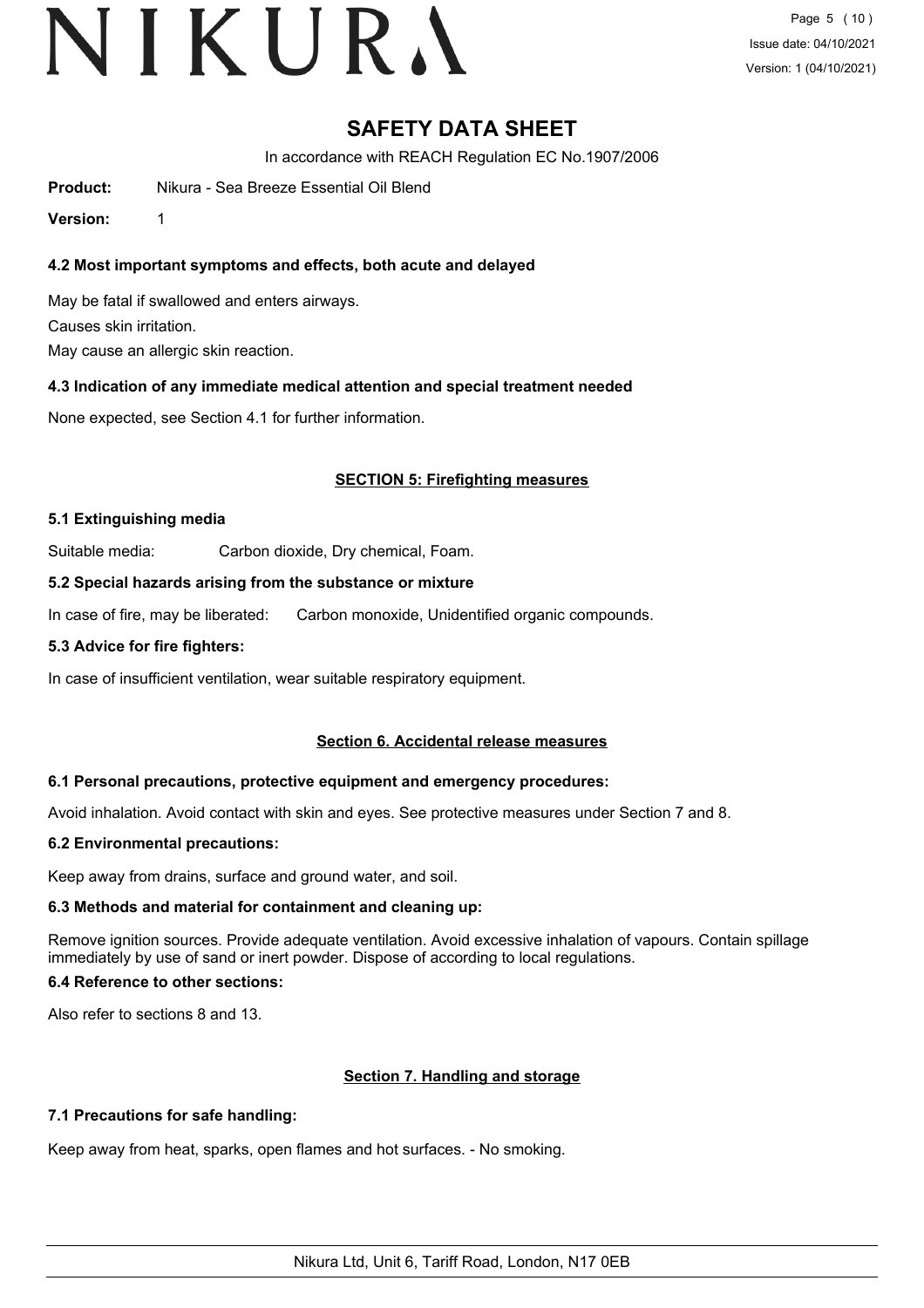# VIKURA

### **SAFETY DATA SHEET**

In accordance with REACH Regulation EC No.1907/2006

**Product:** Nikura - Sea Breeze Essential Oil Blend

**Version:** 1

**7.2 Conditions for safe storage, including any incompatibilities:**

Ground/bond container and receiving equipment. Use only non-sparking tools. Take precautionary measures against static discharge.

#### **7.3 Specific end use(s):**

Aromatherapy: Use in accordance with good manufacturing and industrial hygiene practices.

#### **Section 8. Exposure controls/personal protection**

#### **8.1 Control parameters**

Workplace exposure limits: Not Applicable

#### **8.2 Exposure Controls**

#### **Eye / Skin Protection**

Wear protective gloves/eye protection/face protection

#### **Respiratory Protection**

Under normal conditions of use and where adequate ventilation is available to prevent build up of excessive vapour, this material should not require special engineering controls. However, in conditions of high or prolonged use, or high temperature or other conditions which increase exposure, the following engineering controls can be used to minimise exposure to personnel: a) Increase ventilation of the area with local exhaust ventilation. b) Personnel can use an approved, appropriately fitted respirator with organic vapour cartridge or canisters and particulate filters. c) Use closed systems for transferring and processing this material.

Also refer to Sections 2 and 7.

#### **Section 9. Physical and chemical properties**

### **9.1 Information on basic physical and chemical properties**

| Appearance:                                   | Not determined                               |
|-----------------------------------------------|----------------------------------------------|
| Odour:                                        | Not determined                               |
| <b>Odour threshold:</b>                       | Not determined                               |
| pH:                                           | Not determined                               |
| Melting point / freezing point:               | Not determined                               |
| Initial boiling point / range:                | Not determined                               |
| <b>Flash point:</b>                           | 45.5 °C                                      |
| <b>Evaporation rate:</b>                      | Not determined                               |
| Flammability (solid, gas):                    | Not determined                               |
| Upper/lower flammability or explosive limits: | Product does not present an explosion hazard |
| Vapour pressure:                              | Not determined                               |
| Vapour density:                               | Not determined                               |
| <b>Relative density:</b>                      | Not determined                               |
|                                               |                                              |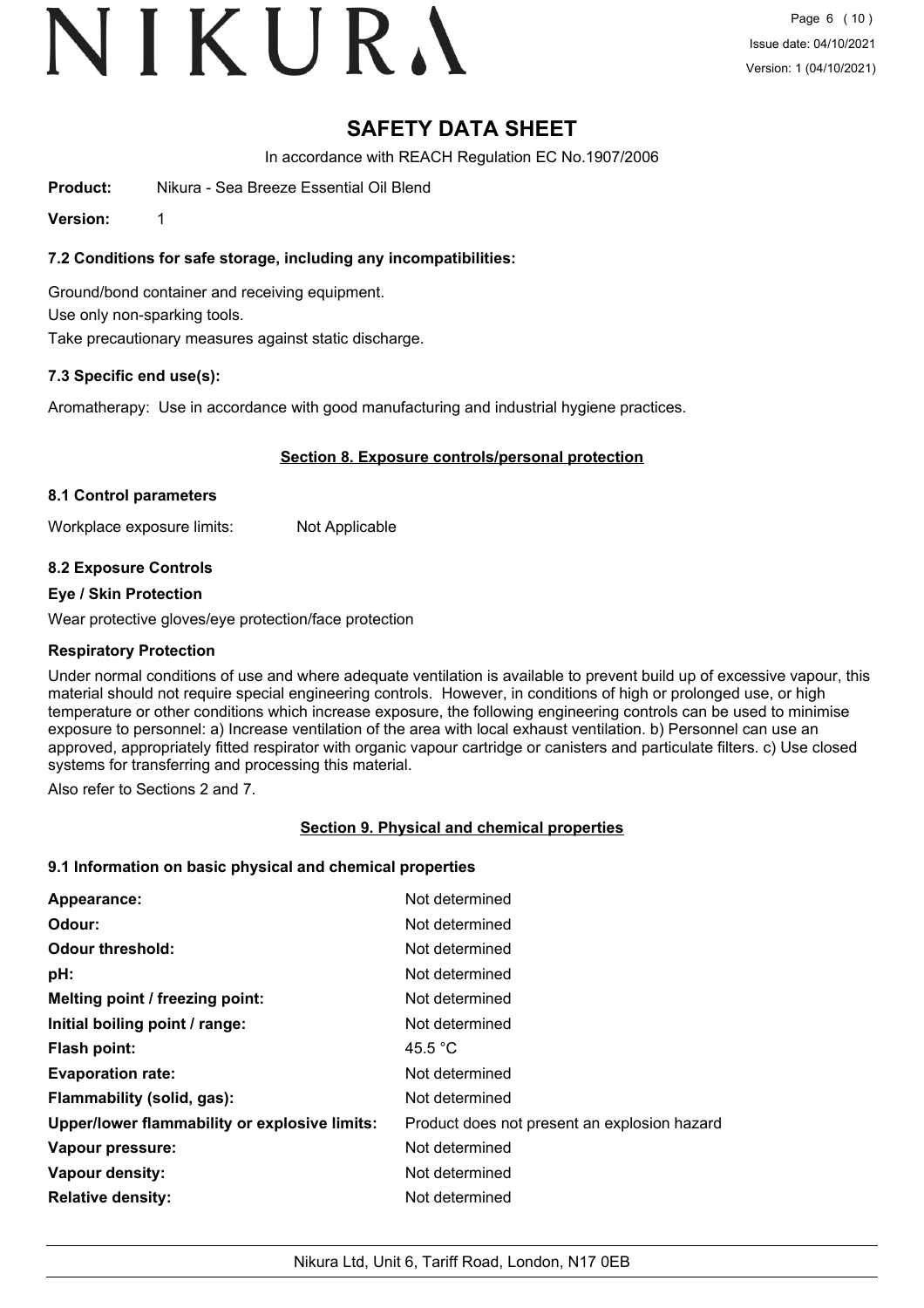### **SAFETY DATA SHEET**

In accordance with REACH Regulation EC No.1907/2006

**Version:** 1

| Solubility(ies):                        | Not determined |
|-----------------------------------------|----------------|
| Partition coefficient: n-octanol/water: | Not determined |
| <b>Auto-ignition temperature:</b>       | Not determined |
| <b>Decomposition temperature:</b>       | Not determined |
| <b>Viscosity:</b>                       | Not determined |
| <b>Explosive properties:</b>            | Not expected   |
| <b>Oxidising properties:</b>            | Not expected   |
|                                         |                |

**9.2 Other information:** None available

#### **Section 10. Stability and reactivity**

#### **10.1 Reactivity:**

Presents no significant reactivity hazard, by itself or in contact with water.

#### **10.2 Chemical stability:**

Good stability under normal storage conditions.

#### **10.3 Possibility of hazardous reactions:**

Not expected under normal conditions of use.

#### **10.4 Conditions to avoid:**

Avoid extreme heat.

#### **10.5 Incompatible materials:**

Avoid contact with strong acids, alkalis or oxidising agents.

#### **10.6 Hazardous decomposition products:**

Not expected.

#### **Section 11. Toxicological information**

#### **11.1 Information on toxicological effects**

This mixture has not been tested as a whole for health effects. The health effects have been calculated using the methods outlined in Regulation (EC) No 1272/2008 (CLP).

| <b>Acute Toxicity:</b>                    | Based on available data the classification criteria are not met. |
|-------------------------------------------|------------------------------------------------------------------|
| <b>Acute Toxicity Oral</b>                | >5000                                                            |
| <b>Acute Toxicity Dermal</b>              | Not Applicable                                                   |
| <b>Acute Toxicity Inhalation</b>          | Not Available                                                    |
| <b>Skin corrosion/irritation:</b>         | Skin Corrosion / Irritation Category 2                           |
| Serious eye damage/irritation:            | Based on available data the classification criteria are not met. |
| <b>Respiratory or skin sensitisation:</b> | Sensitization - Skin Category 1                                  |
| Germ cell mutagenicity:                   | Based on available data the classification criteria are not met. |
| <b>Carcinogenicity:</b>                   | Based on available data the classification criteria are not met. |
| <b>Reproductive toxicity:</b>             | Based on available data the classification criteria are not met. |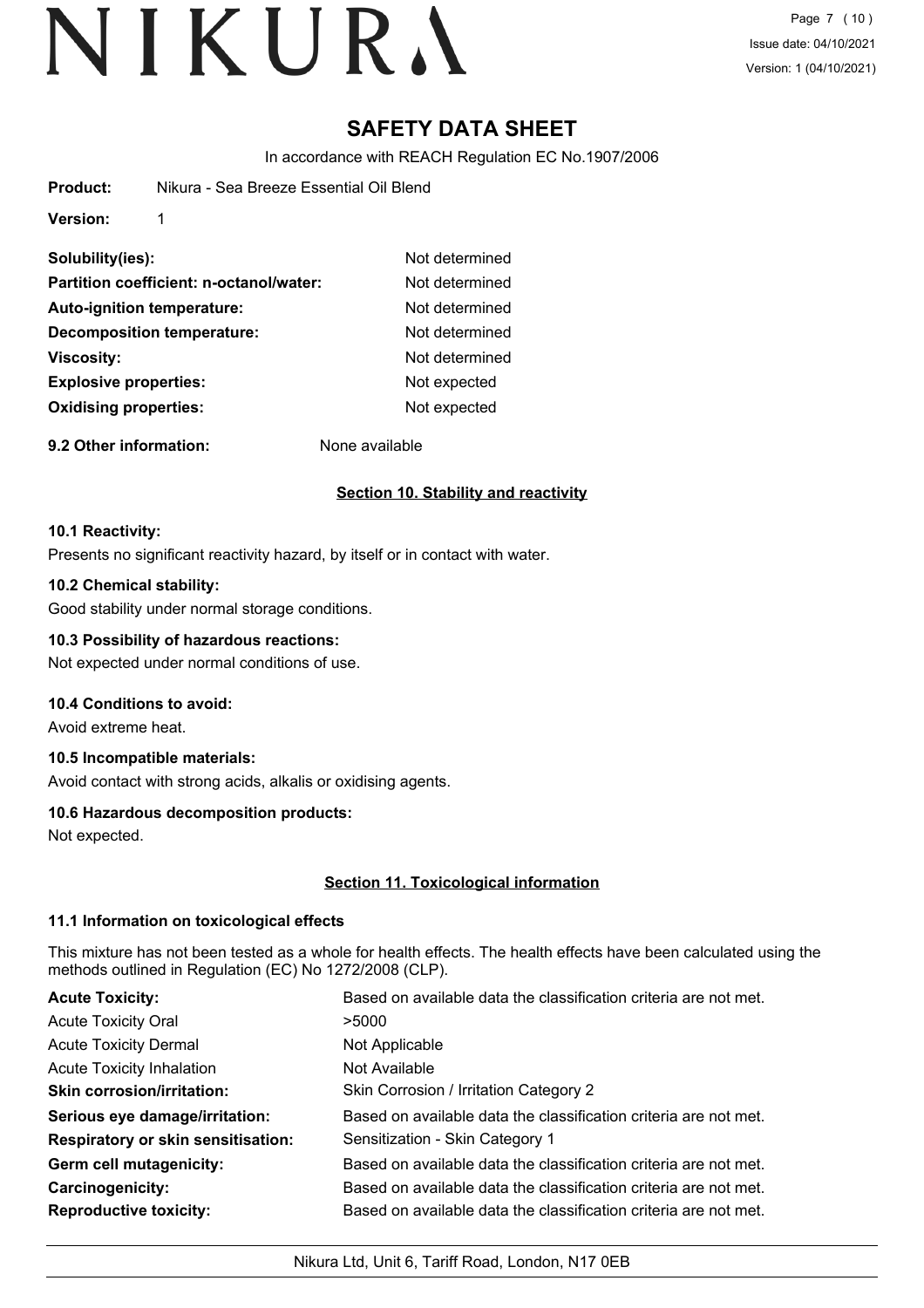### **SAFETY DATA SHEET**

In accordance with REACH Regulation EC No.1907/2006

| Product: | Nikura - Sea Breeze Essential Oil Blend |
|----------|-----------------------------------------|
| Version: |                                         |
|          |                                         |

| <b>STOT-single exposure:</b>   | Based on available data the classification criteria are not met. |
|--------------------------------|------------------------------------------------------------------|
| <b>STOT-repeated exposure:</b> | Based on available data the classification criteria are not met. |
| <b>Aspiration hazard:</b>      | Aspiration Hazard Category 1                                     |

#### **Information about hazardous ingredients in the mixture**

| Ingredient    | <b>CAS</b>      | EC                | LD50/ATE Oral | <b>LD50/ATE</b><br>Dermal | <b>LC50/ATE</b><br><b>Inhalation</b> | <b>LC50</b><br>Route     |
|---------------|-----------------|-------------------|---------------|---------------------------|--------------------------------------|--------------------------|
| lalpha-Pinene | $ 80 - 56 - 8 $ | $ 201 - 291 - 9 $ | 1500          | Not available             | Not available                        | <b>Not</b><br>lavailable |

Refer to Sections 2 and 3 for additional information.

#### **Section 12. Ecological information**

#### **12.1 Toxicity:**

Very toxic to aquatic life.

Toxic to aquatic life with long lasting effects.

| 12.2 Persistence and degradability: | Not available |
|-------------------------------------|---------------|
| 12.3 Bioaccumulative potential:     | Not available |

**12.4 Mobility in soil:** Not available

#### **12.5 Results of PBT and vPvB assessment:**

This substance does not meet the PBT/vPvB criteria of REACH, annex XIII.

**12.6 Other adverse effects:** Not available

#### **Section 13. Disposal considerations**

#### **13.1 Waste treatment methods:**

Dispose of in accordance with local regulations. Avoid disposing into drainage systems and into the environment. Empty containers should be taken to an approved waste handling site for recycling or disposal.

#### **Section 14. Transport information**

| 14.1 UN number:                                                                                | UN1169                                                                        |
|------------------------------------------------------------------------------------------------|-------------------------------------------------------------------------------|
| 14.2 UN Proper Shipping Name:                                                                  | EXTRACTS, AROMATIC, LIQUID                                                    |
| 14.3 Transport hazard class(es):                                                               | 3                                                                             |
| <b>Sub Risk:</b>                                                                               |                                                                               |
| 14.4. Packing Group:                                                                           | Ш                                                                             |
| 14.5 Environmental hazards:                                                                    | This is an environmentally hazardous substance.                               |
| 14.6 Special precautions for user:                                                             | None additional                                                               |
|                                                                                                | 14.7 Transport in bulk according to Annex II of MARPOL73/78 and the IBC Code: |
| $\mathbf{N}$ and $\mathbf{L}$ are set of $\mathbf{L}$ and $\mathbf{L}$ are set of $\mathbf{L}$ |                                                                               |

Not applicable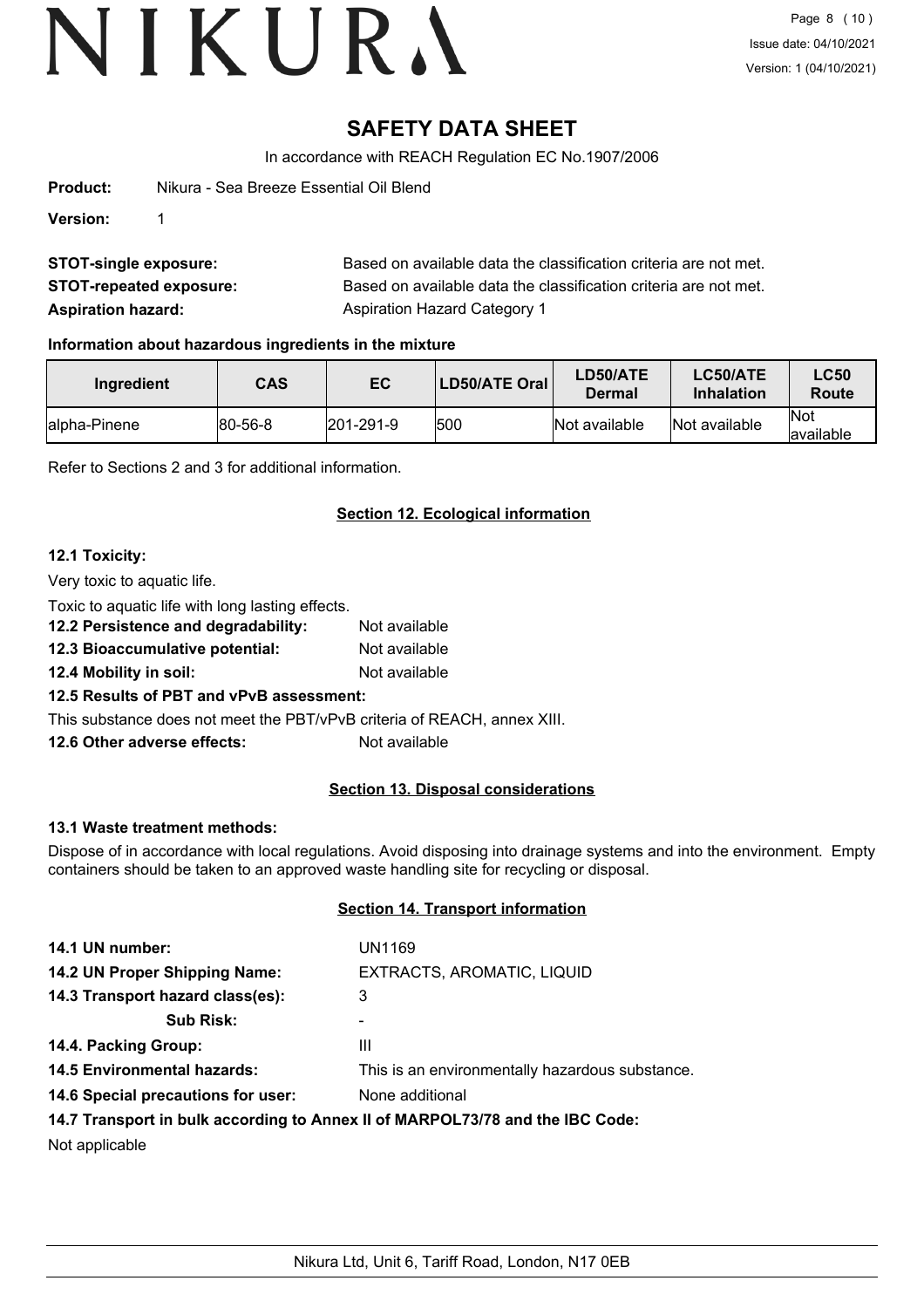### **SAFETY DATA SHEET**

In accordance with REACH Regulation EC No.1907/2006

**Product:** Nikura - Sea Breeze Essential Oil Blend

**Version:** 1

**Section 15. Regulatory information**

**15.1 Safety, health and environmental regulations/legislation specific for the substance or mixture** None additional

#### **15.2 Chemical Safety Assessment**

A Chemical Safety Assessment has not been carried out for this product.

#### **Section 16. Other information**

| <b>Concentration % Limits:</b>  | EH A1=42.52% EH C2=25.58% EH C3=2.44% EH C4=43.89% SCI 2=13.<br>63% SS 1=2.17% AH 1=16.14% |
|---------------------------------|--------------------------------------------------------------------------------------------|
| <b>Total Fractional Values:</b> | EH A1=2.35 EH C2=3.91 EH C3=40.93 EH C4=2.28 SCI 2=7.34 SS 1=46.<br>$06$ AH 1=6.20         |

#### **Key to revisions:**

Not applicable

#### **Key to abbreviations:**

| <b>Abbreviation</b> | <b>Meaning</b>                                                            |
|---------------------|---------------------------------------------------------------------------|
| Acute Tox. 4        | Acute Toxicity - Oral Category 4                                          |
| Acute Tox. 4        | Acute Toxicity - Inhalation Category 4                                    |
| Aquatic Acute 1     | Hazardous to the Aquatic Environment - Acute Hazard Category 1            |
| Aquatic Chronic 1   | Hazardous to the Aquatic Environment - Long-term Hazard Category 1        |
| Aquatic Chronic 2   | Hazardous to the Aquatic Environment - Long-term Hazard Category 2        |
| Aquatic Chronic 3   | Hazardous to the Aquatic Environment - Long-term Hazard Category 3        |
| Aquatic Chronic 4   | Hazardous to the Aquatic Environment - Long-term Hazard Category 4        |
| Asp. Tox 1          | Aspiration Hazard Category 1                                              |
| Eye Irrit. 2        | Eye Damage / Irritation Category 2                                        |
| Flam. Liq. 3        | Flammable Liquid, Hazard Category 3                                       |
| H226                | Flammable liquid and vapour.                                              |
| H302                | Harmful if swallowed.                                                     |
| H304                | May be fatal if swallowed and enters airways.                             |
| H315                | Causes skin irritation.                                                   |
| H317                | May cause an allergic skin reaction.                                      |
| H319                | Causes serious eye irritation.                                            |
| H332                | Harmful if inhaled.                                                       |
| H361                | Suspected of damaging fertility or the unborn child (exposure route).     |
| H400                | Very toxic to aquatic life.                                               |
| H410                | Very toxic to aquatic life with long lasting effects.                     |
| H411                | Toxic to aquatic life with long lasting effects.                          |
| H412                | Harmful to aquatic life with long lasting effects.                        |
| H413                | May cause long lasting harmful effects to aquatic life.                   |
| P202                | Do not handle until all safety precautions have been read and understood. |